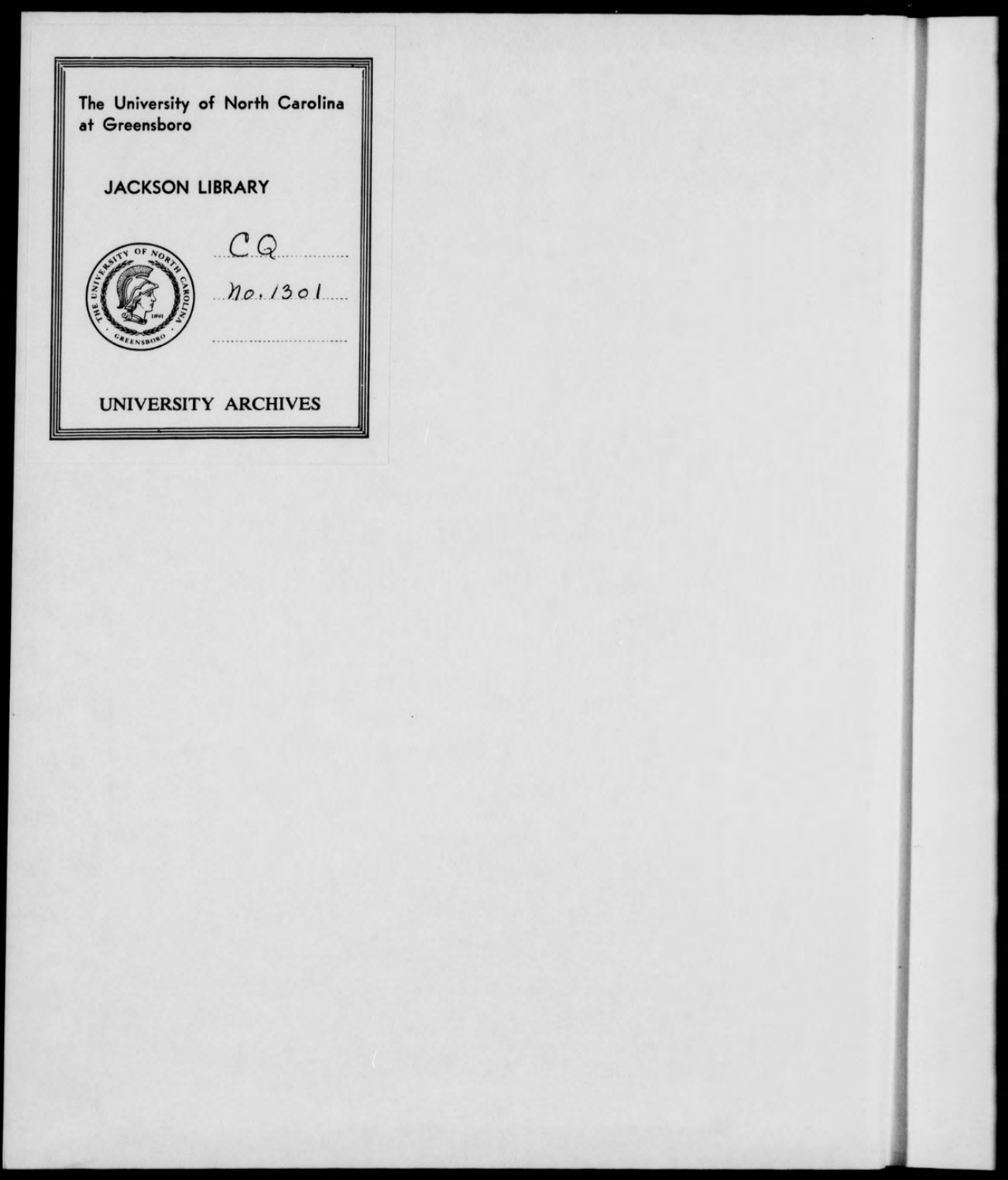BASS, DAVID LOREN. Dichotomy of Observation. (1975) Directed by: Andrew Martin. Pp. 2.

This thesis of paintings and drawings was exhibited in the Weatherspoon Art Gallery of the University of North Carolina at Greensboro from April 27 through May 11, 1975.

A 35mm color transparency of each work is on file at the Walter C. Jackson Library at the University of North Carolina at Greensboro.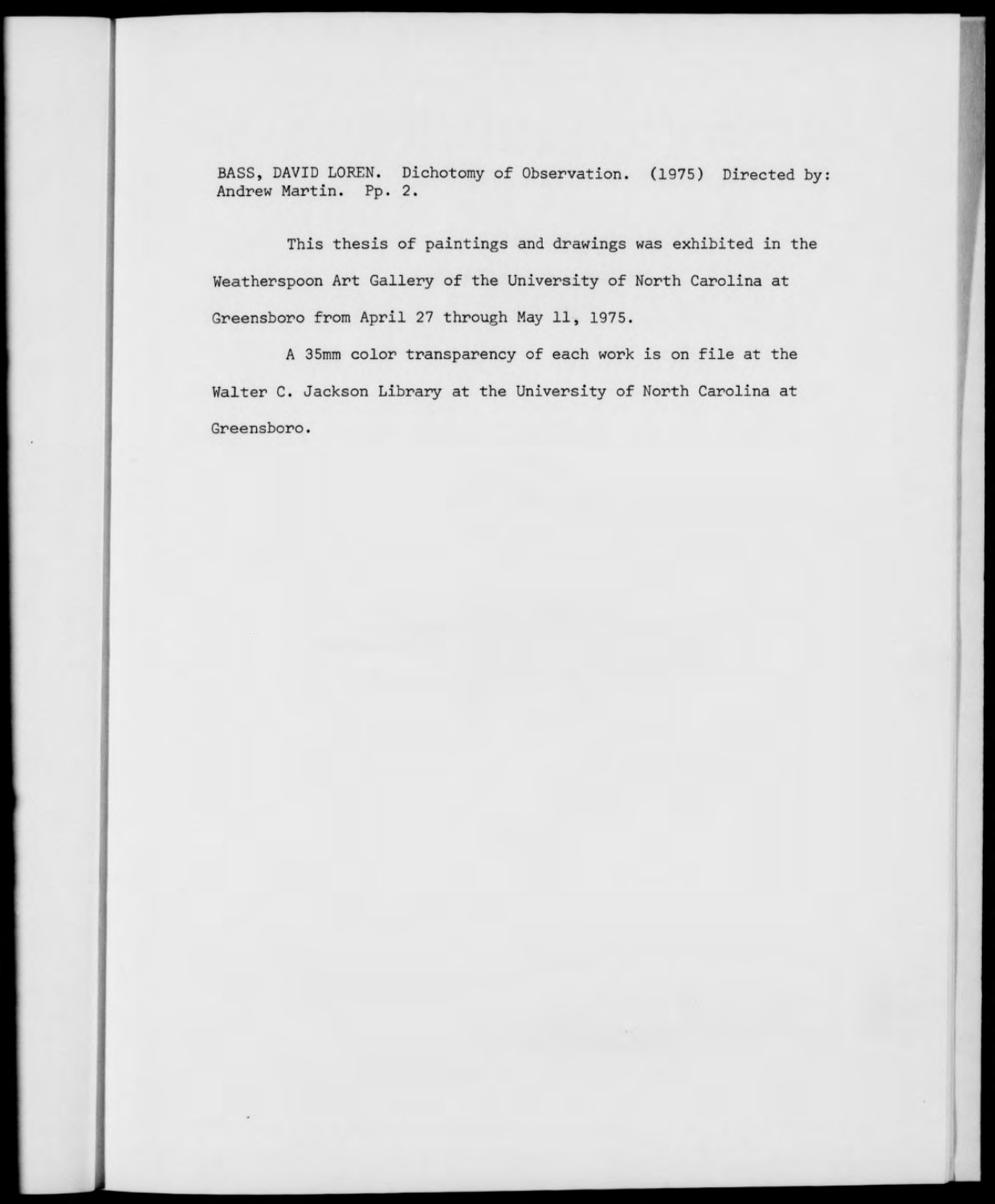## DICHOTOMY OF OBSERVATION

by

David Loren Bass

A Thesis Submitted to the Faculty of the Graduate School at The University of North Carolina at Greensboro in Partial Fulfillment of the Requirements for the Degree Master of Fine Arts

> Greensboro 1975

> > Approved by

llv~tCxcJ *yJMlJic^* Thesis Adviser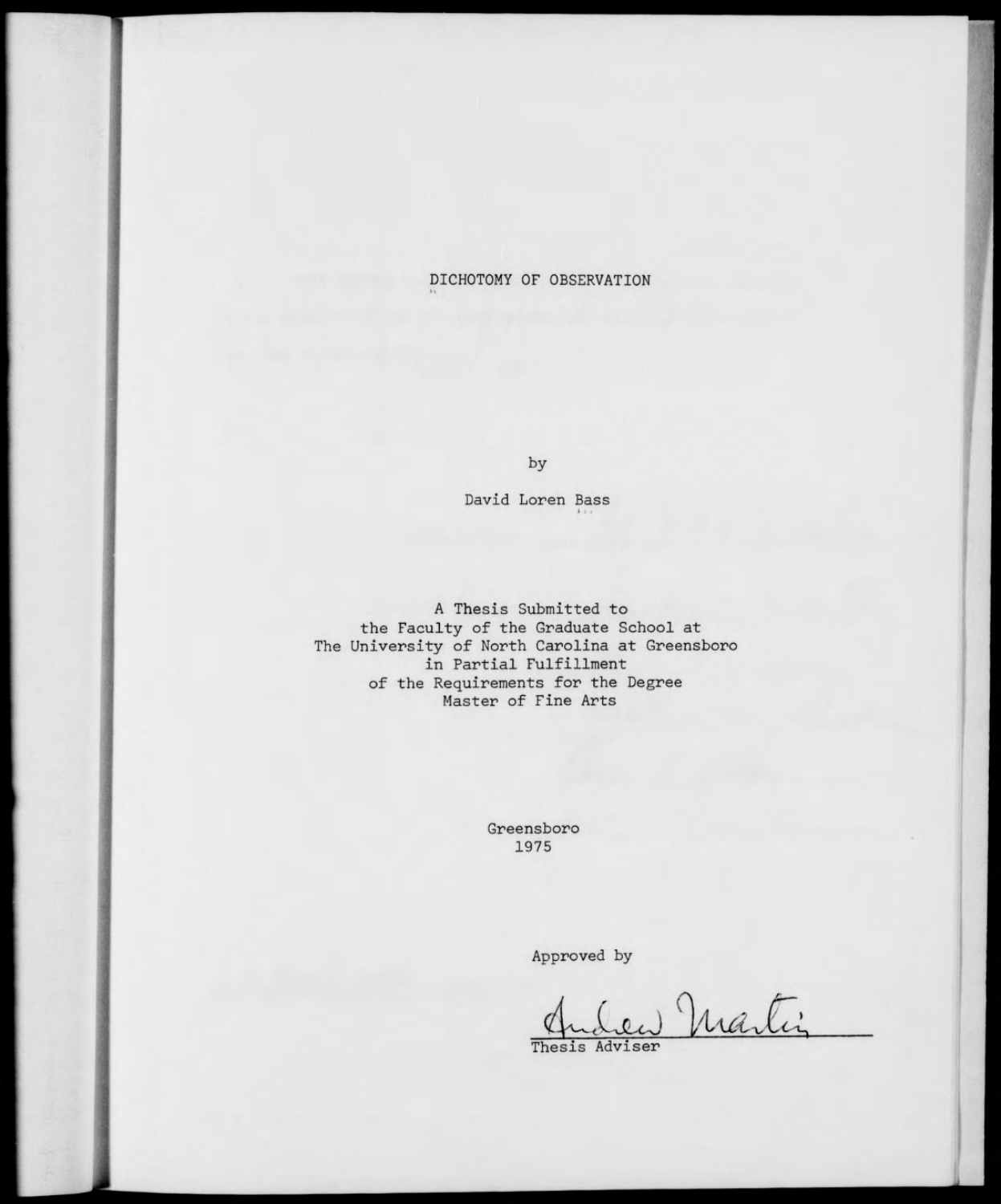This thesis has been approved by the following committee of the Faculty of the Graduate School at the University of North Carolina at Greensboro.

Thesis Adviser

Committee Members

Andrew Martin

 $Q_{av}$ €

illehe

8 april 1975<br>Date of Acceptance by Committee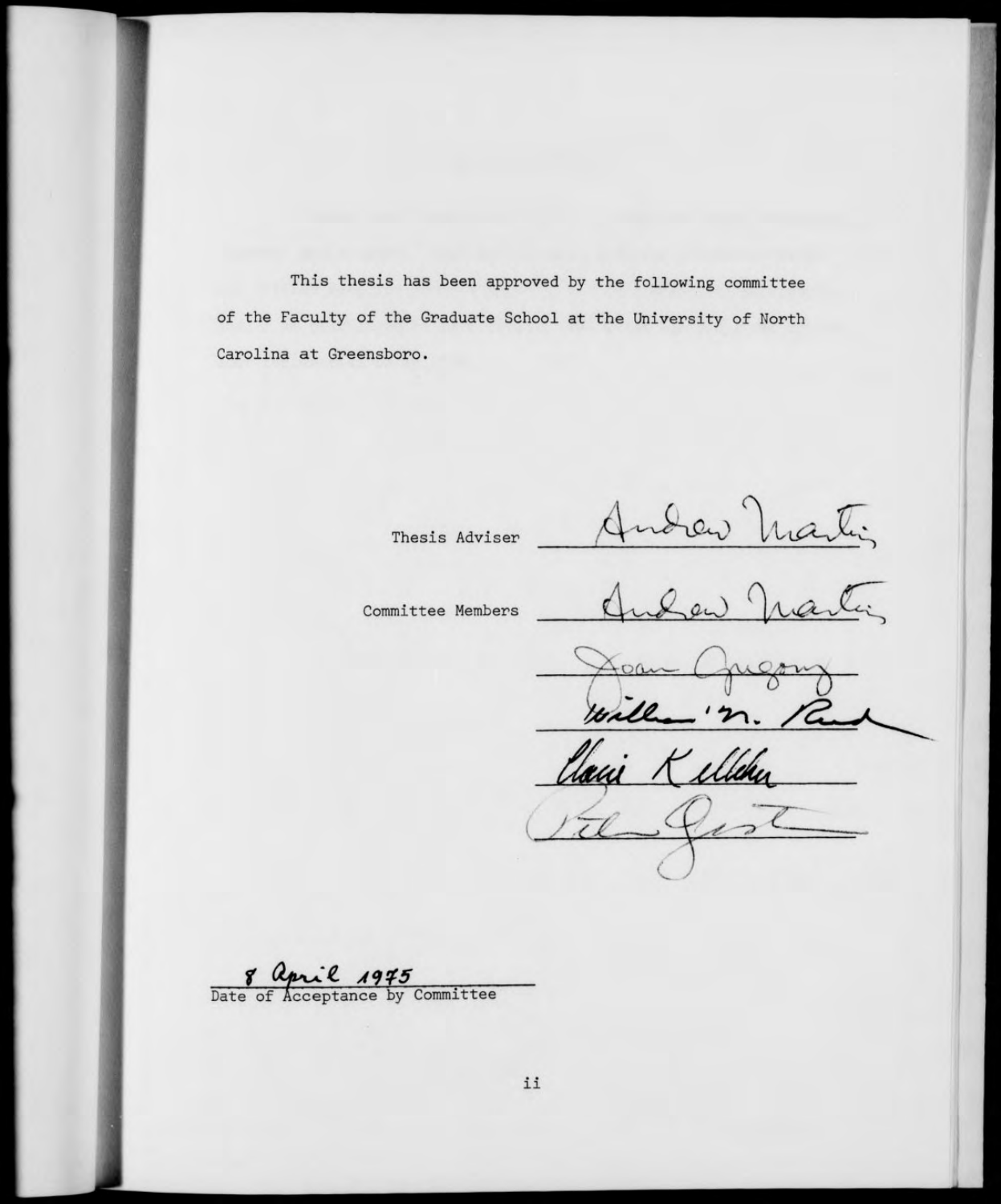## ACKNOWLEDGEMENTS

I thank Joan Gregory and Claire Kelleher for their continued interest and support. I am particularly grateful to Andrew Martin and William Reed for their thoughtful and challenging encouragement. And, I am privileged to have studied with Peter Agostini, the artist most influential on my life.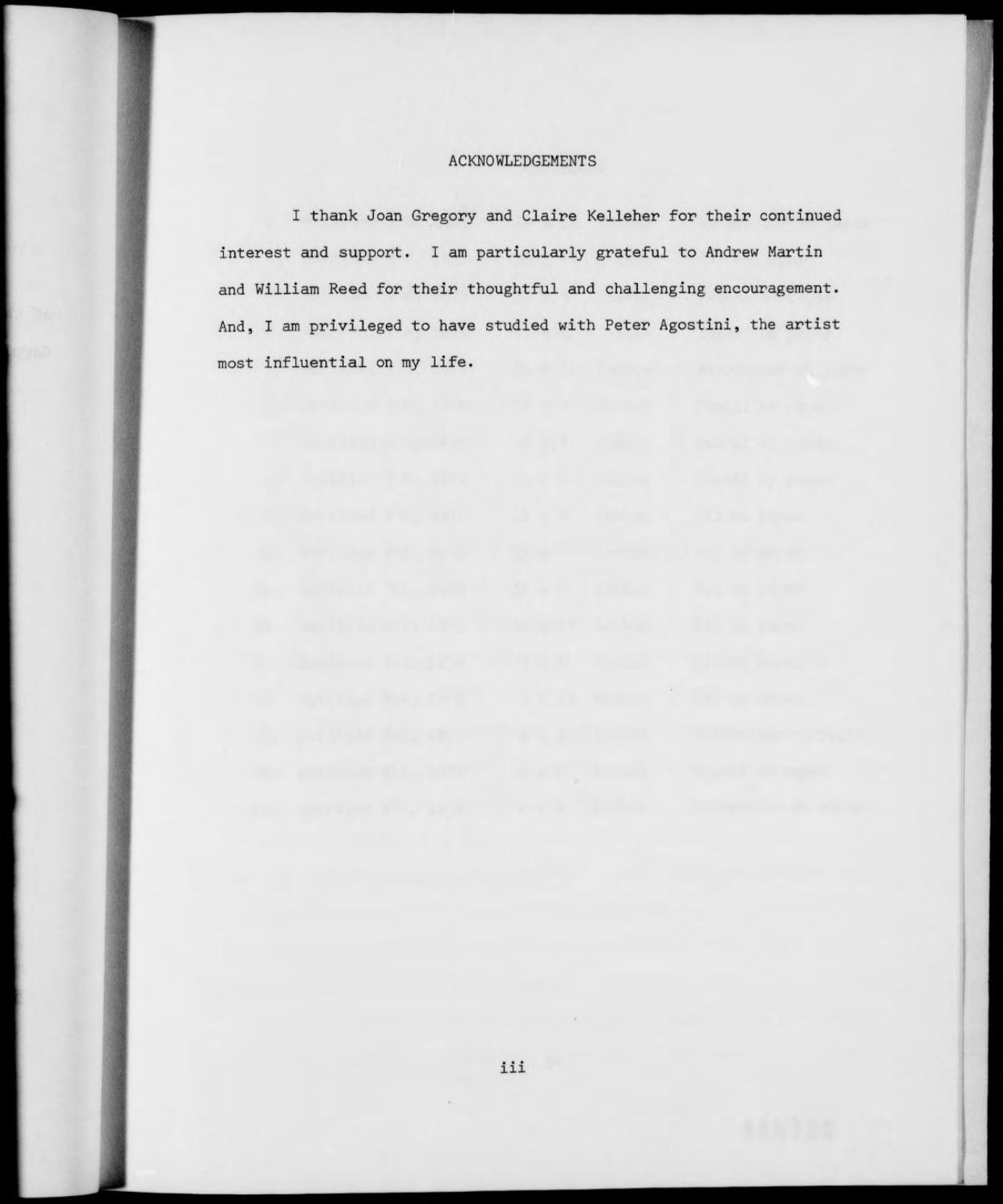## CATALOGUE

| 1.  | Untitled $# 1, 1974$     |  |               | $14 \times 11$ | inches                | Watercolor on paper |
|-----|--------------------------|--|---------------|----------------|-----------------------|---------------------|
| 2.  | Untitled $# 2$ , 1975    |  |               | $10 \times 14$ | inches                | Oil on paper        |
| 3.  | Untitled # 3, 1975       |  | $10 \times 8$ |                | inches                | Pencil on paper     |
| 4.  | Untitled $#$ 4, 1975     |  |               | $11 \times 8$  | inches                | Pencil on paper     |
|     | 5. Untitled $# 5$ , 1975 |  |               | $14 \times 11$ | inches                | Watercolor on paper |
|     | 6. Untitled $# 6, 1975$  |  | $11 \times 9$ |                | inches                | Pencil on paper     |
|     | 7. Untitled # 7, 1973    |  |               | 6 x 7          | inches                | Pencil on paper     |
|     | 8. Untitled # 8, 1974    |  | $11 \times 6$ |                | inches                | Pencil on paper     |
|     | 9. Untitled # 9, 1974    |  | $11 \times 9$ |                | inches                | Oil on paper        |
|     | 10. Untitled #10, 1975   |  | $11 \times 7$ |                | inches                | Oil on paper        |
|     | 11. Untitled #11, 1974   |  | $11 \times 9$ |                | inches                | Oil on paper        |
| 12. | Untitled #12, 1971       |  |               |                | $10 \times 13$ inches | Oil on paper        |
| 13. | Untitled #13, 1974       |  |               |                | $8 \times 11$ inches  | Oil on paper        |
| 14. | Untitled $#14$ , 1972    |  |               | $7 \times 11$  | inches                | Oil on paper        |
| 15. | Untitled #15, 1974       |  |               |                | 8 x 11 inches         | Watercolor on paper |
|     | 16. Untitled #16, 1974   |  |               |                | $4 \times 3$ inches   | Pencil on paper     |
|     | 17. Untitled #17, 1974   |  |               | $6 \times 5$   | inches                | Watercolor on paper |

## *mnz*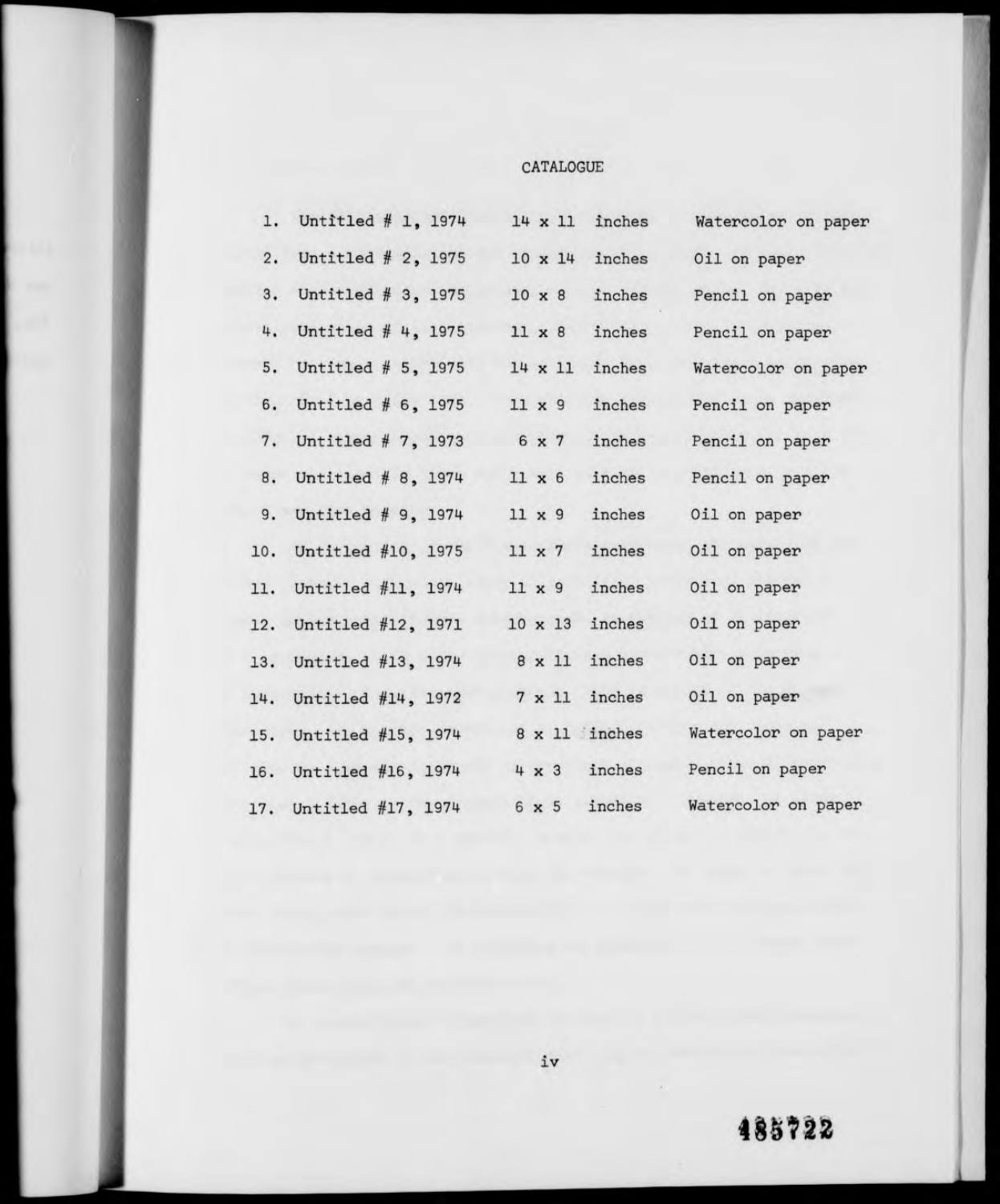The paintings and drawings constituting this thesis exhibition result from a contemplation and investigation of light and its properties. Working with traditional materials, such as oil on canvas, and with the traditional media of the landscape, the stillife, and the interior, I attempt to come to terms with the seemingly inconsequential properties of light as <sup>I</sup> perceive them. Through these perceptions, made manifest in paint, <sup>I</sup> reveal a personal ordering of the visual world. I also try to endow the light in these works with personal significance in which others may find meaning.

My perception of the visual world determines the nature of the works. I begin with close study of each light situation, whether a simple object poised before a background, an expanse of an interior, or a landscape. This observation reveals a simultaneity occurring in my perception. Sometimes the observed light is <sup>a</sup> part of the objects themselves. It appears determined by surface texture and color in addition to size and placement in the field of light. This is especially true when I focus on the overall light situation. However, at other times, when <sup>I</sup> narrow on a specific area of the object or situation, the light becomes an element apart from the objects. It seems to float and hover around each object, dematerializing the form and creating a field of illuminated energy. The paintings and drawings in this thesis show reflect this dichotomy of observation.

To create these perceptions of light, <sup>I</sup> follow a dual procedure which is determined by the inherent qualities in the objects themselves

 $\mathbf{1}$